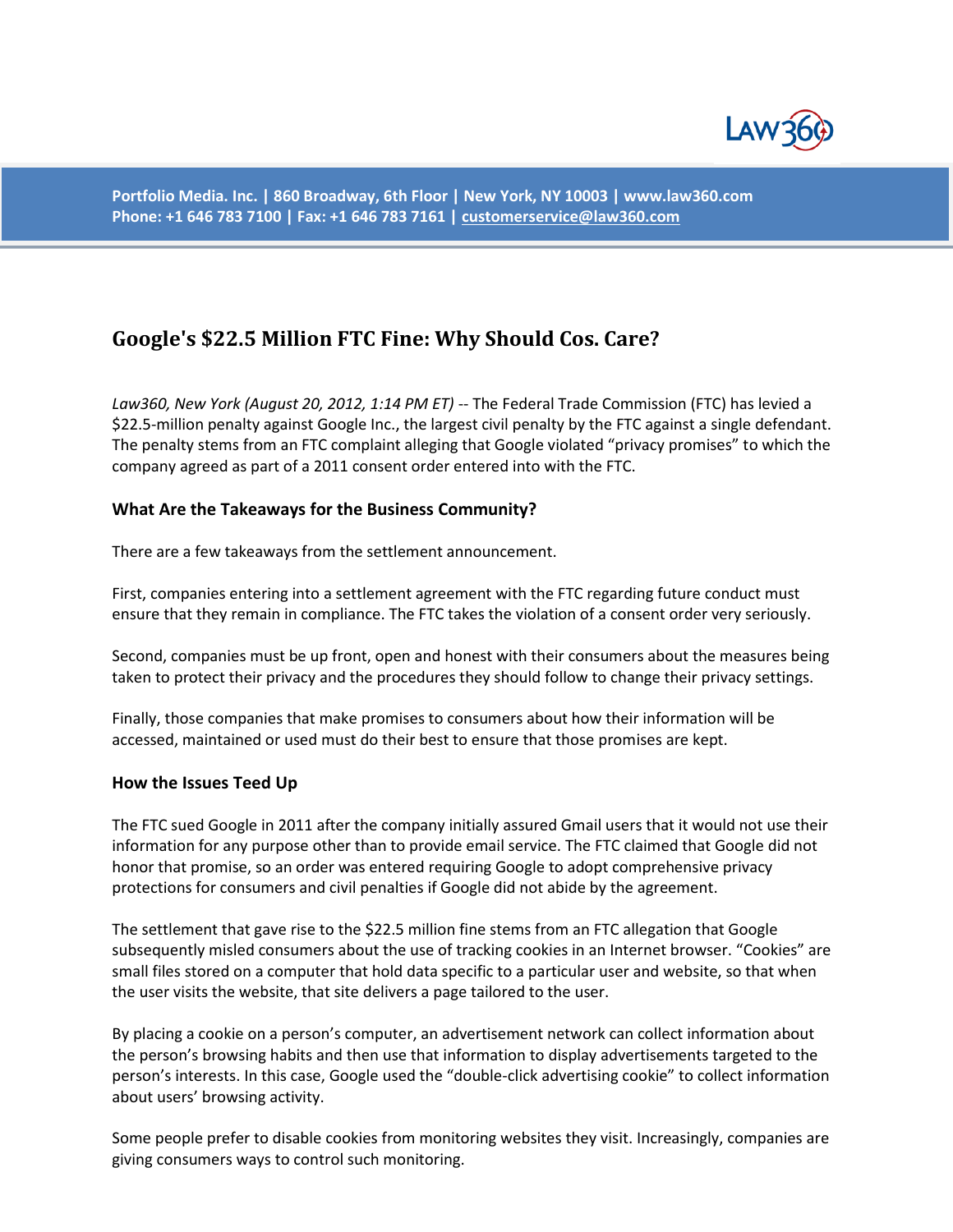The Safari browser, for one, generally blocks cookies in almost all situations; an exception would be when the user submits information in an online form on a website as, for example, when buying something online. In this situation, the program accepts the cookie and allows additional cookies from that same site.

## **What Happened Here?**

In this case, the FTC alleged that Google violated the portion of the 2011 consent order prohibiting Google from misrepresenting the purpose of which it collects and uses information from consumers, and the extent to which consumers may exercise control over the collection, use or disclosure of their information.

This portion of the order was violated here, alleged the FTC, by Google initially representing to consumers that it would not place tracking cookies or serve targeted ads based on those cookies, but then delivering tracking cookies and targeted ads to some users. Specifically, users would allow one cookie from Google's advertising cookie service, which opened the door for all cookies from that advertising cookie service to be accepted.

Google informed users that if they wanted to opt out of its system where Google's advertising cookies were automatically accepted, the users need not take any action due to Safari's default cookie-blocking settings.

According to the FTC, however, Google sidestepped Safari's default cookie-blocking settings by taking advantage of Safari's narrow exception for forms. Google allegedly "tricked" the user's browser into believing that the user was submitting information through a form, allowing Google to place a temporary cookie in the user's computer.

Once the temporary cookie was installed, the user's computer would then accept all cookies that Google had originally said would be blocked, which the FTC alleged was a violation of the consumer privacy protections imposed by the 2011 consent order.

As FTC Chairman Jon Leibowitz stated, "No matter how big or small, all companies must abide by FTC orders against them and keep their privacy promises to consumers, or they will end up paying many times what it would have cost to comply in the first place."

More importantly, the negative publicity that could follow from FTC action such as this has the potential to be as harmful to a company as the monetary penalty itself.

## **To Deny or Not To Deny?**

FTC Commissioner J. Thomas Rosch wrote a dissent in which he declined to join the consent decree because "it arguably cannot be concluded that the consent decree is in the public interest when it contains a denial of liability."

The issue arose again the following day when the FTC finalized its settlement with Facebook over allegations that Facebook violated its privacy policy by telling consumers that their personal information would be kept private while repeatedly allowing it to be shared and made public.

Facebook previously denied the FTC's allegations, and there was no admission of liability in the FTC's ultimate order, causing Rosch to dissent, observing that the FTC's rules of practice "do not provide for such a denial" of the allegations.